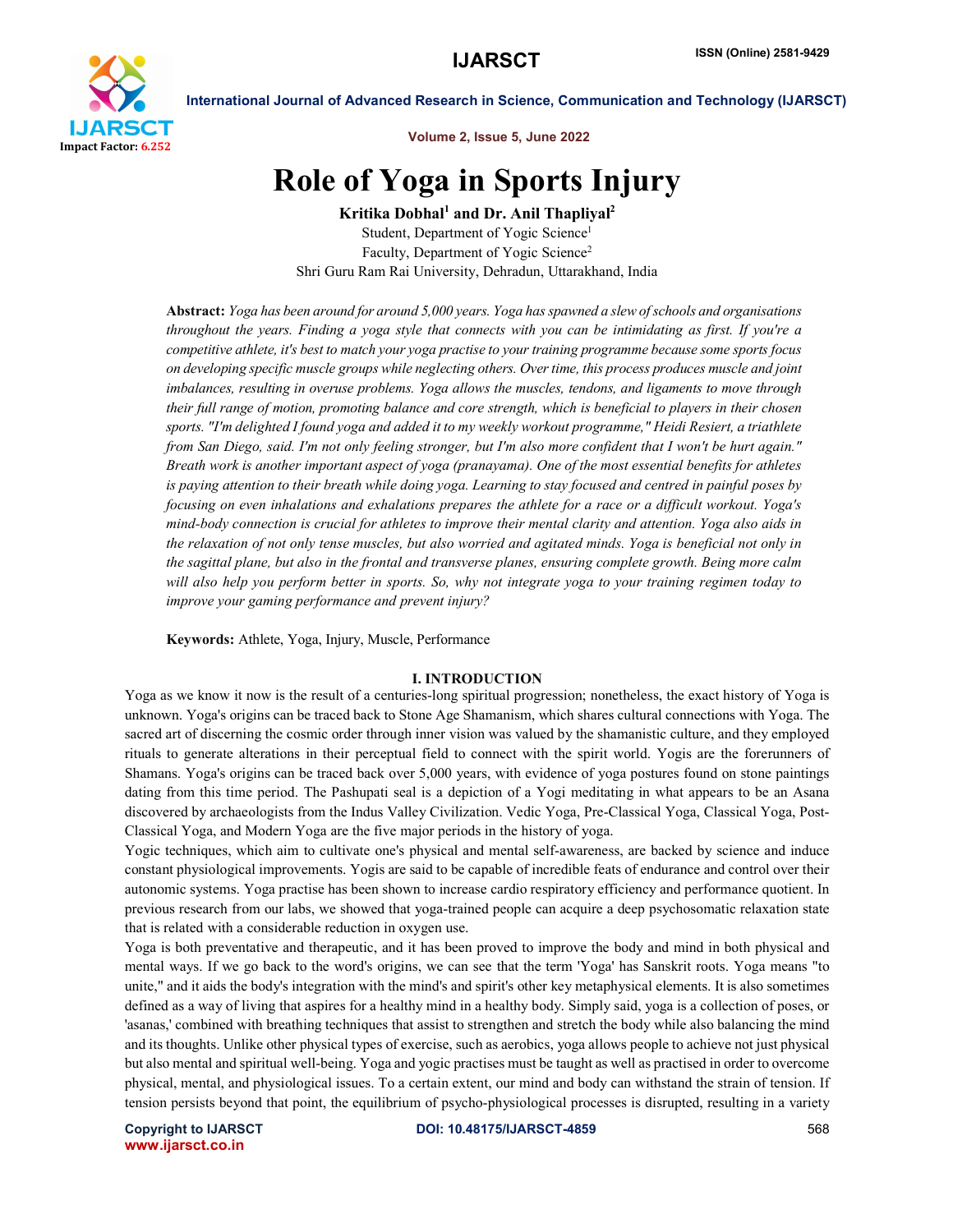

# Volume 2, Issue 5, June 2022

of maladjustment symptoms. The mind displays tension in the form of impulses that move from the brain to numerous muscles throughout the body. As a result, the practise is an excellent supplement to other forms of fitness as well as a significant edge in any sport.

# II. WHAT IS YOGA?

Yoga is derived from the Sanskrit root yuj, which meaning "to join" or "to merge." This can be interpreted as the union of body, intellect, and soul, and it has been employed in literature as both an end and a means. Finally, yoga represents the ultimate level of 'personality unification.' Yoga, as a method, entails a variety of practises and procedures that are used to aid in the development of such integration. In the yogic literature, these practises and techniques are referred to collectively as 'Yoga.'

# III. YOGA AND SPORTS

Although most poses are not aerobic, they do send oxygen to the body's cells through conscious deep breathing and persistent stretching and contraction of various muscle groups. Yoga may help you improve and complement your ability in any sport you choose to participate in. Most sports increase muscular strength and stamina in specific body parts. Yoga can help to correct any muscle development imbalances and improve the efficiency of both your body and mind. Because your joints are lubricated, you will be less prone to sports injuries if your body is flexible and supple. Skiing necessitates both mental and physical attentiveness. Yoga asanas increase your concentration and poise while strengthening your muscles and releasing physical strain. Yoga strengthens, balances, and relaxes your limbs. One-sided or unequal muscular development may be a problem for golfers. Asanas in yoga can help to strengthen weak regions and relieve muscle stress. Standing poses enhance muscle flexibility and balance. When swimming, yoga breathing practises assist swimmers in breathing in a relaxed manner. Back bends can help bikers ease stiffness caused by leaning over handlebars. The muscles in a cyclist's back may get stiff as a result of being in one position for long periods of time. Stretches can help you with this. Leg and shoulder stiffness can also be relieved with gentle stretching exercises. Yoga asanas will also help you become more flexible. Racket sports can need a great deal of physical exertion. Yoga can aid players in relaxing and recharging their batteries after a long day of play.

It also encourages calm, clear thinking, even in situations that necessitate quick responses. Hipstand and shoulder flexibility can be improved with asanas for joint mobility.

# IV. OBJECTIVES OF YOGA IN SPORTS

The goals that combine yoga and physical education together for the benefit of the human individual are health, physical fitness, and mental stability. Physical fitness is a more precise term that conveys the 'feeling of well-being'. Health is a more general and comprehensive term that conveys the 'feeling of well-being.' Physical fitness refers to a person's ability to complete an activity at a specific time. Physical fitness and health are not static. They are constantly changing and can only be maintained by carefully selected physical activities known as 'exercise.' The value of a specific exercise programme can only be assessed in terms of the effects it has on promoting a specific aspect of physical fitness. One can overcome all challenges and eliminate all weaknesses by practising yoga on a regular basis. Pain can be transformed into joy, sadness into happiness, failure into success, and illness into perfect health. Determination, patience, and perseverance lead to a successful outcome.

# V. BENEFITS OF YOGA ON SPORTS PERFORMANCE

 Mental Health: Let's start with the mental health benefits of Yoga. After all, maintaining excellent mental health is critical to maintaining physical health. Breathing technique is an important aspect of Yoga, as previously stated. 'How?' Is that what you're asking? It's fairly simple: by breathing deeply and correctly, as you would when doing Yoga, you are inhaling more oxygen and allowing your body's cells to have access to that oxygen for a longer amount of time. Breathing solely from one nostril at a time while closing the other with the tip of your finger is a classic yoga technique. According to medical study, this stimulates the opposing side of the brain's activity, resulting in improved cognitive performance and tasks connected with the opposite side of the brain. Children with attention deficit disorder, as well as those suffering from anxiety, sadness, and mood swings,

www.ijarsct.co.in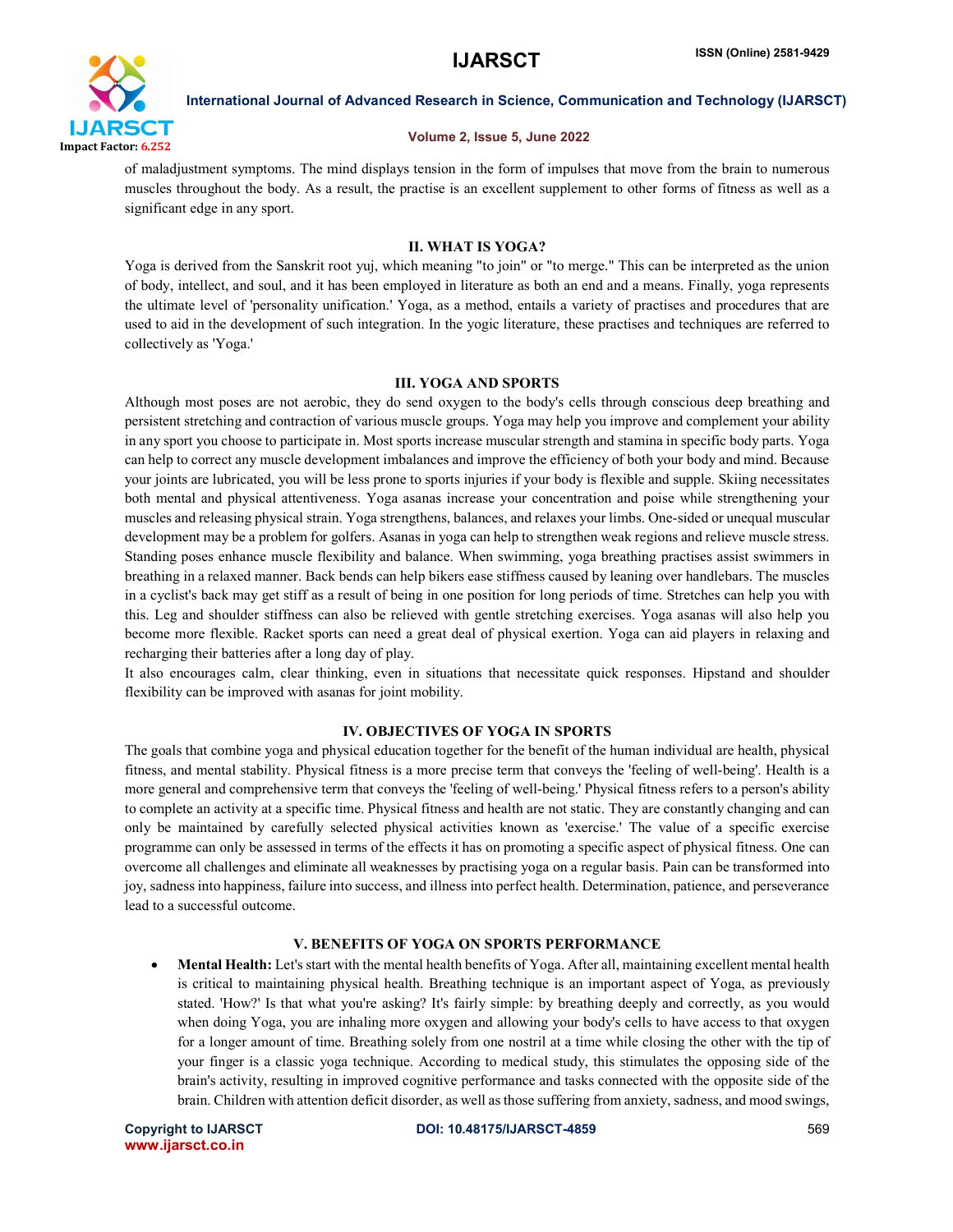

#### Volume 2, Issue 5, June 2022

benefit from regular yoga practise. It also aids in the relaxation of the mind and the reduction of tension, resulting in an enhancement in a person's overall well-being.

- Strength Asanas: Have you ever wondered why, after a long day at work, so many of us come home and collapse on our sofas, unable to even get a glass of water for ourselves? Lack of inner strength is the source of this. Yoga asanas aid in the development of inner strength. Inner strength is necessary for day-to-day tasks as well as injury prevention. This is especially beneficial as we age and require more energy and power to perform the same task.
- Flexibility Asanas: It is a common misconception that you must be flexible in order to do yoga; in reality, you should practise yoga in order to become more flexible. You will find it easier to complete chores if you have a flexible body. Many of the poses in Yoga are designed to stretch and improve flexibility.
- Yoga works not just the muscles but also the softer tissues of the body, resulting in reduced lactic acid build-up, which causes stiffness in various sections of the body. Yoga increases the range of motion of the inner muscles that aren't used as much and aids in joint lubrication. The end result is a more flexible body that can readily do duties.
- Pranayama Cardiovascular: Yoga has numerous beneficial impacts on our body's cardiovascular system. Heart attacks, strokes, and hypertension can all be avoided with a healthy cardiovascular system. Heart disease is an issue that stems from a sedentary lifestyle, a poor diet, and negative thoughts. Our bodies are affected by our thoughts, emotions, and feelings, and negative emotions/thoughts trigger a cascade of complex and unhealthy chemical reactions throughout the body, signalling that something is wrong. By bringing in fresh lifegiving oxygen, yoga seems to control them. Yoga's antioxidant capabilities aid in the prevention of bad emotions and enhance physical well-being.
- Memory Improvement Dhyanam: Due to its emphasis on concentration and meditation, yoga aids in the retention of information for a longer period of time. More blood rushes to the brain when you breathe properly, concentrate, and meditate, making it supple and ready to take more information and reproduce it when needed.

# VI. CONCLUSION

As previously stated, researchers discovered that yoga in sports is as vital as others believe, and that it benefits us in various ways and at various levels in a sportsman's life. Yoga practise on a daily basis helps us to improve our performance. A person must have a high level of concentration and focus, as well as a calm and regulated mind, in order to accomplish an athletic action efficiently and effectively. Even during stress and/or difficulty, yoga can help a sportsperson maintain mental balance and control of their thoughts. Yoga can assist a sportsperson perform at their top levels by establishing mind control and concentration, and yoga can help us a lot.

As previously stated, researchers discovered that yoga in sports is as vital as others believe, and that it benefits us in various ways and at various levels in a sportsman's life. We have improved our performance by practising yoga on a daily basis. In order to perform a sporting action efficiently and effectively, a person must have a high level of concentration and focus, as well as a calm and controlled mind. Yoga can assist a sportsperson in maintaining mental calmness and control, even in the face of stress and/or adversity. Yoga can assist a sportsperson perform at their best by cultivating mind control and concentration, which can help them perform at their best levels, and yoga can help us a lot. Yoga opens up fresh learning opportunities for a broader range of pupils than standard sports or fitness curriculum, making it an important component of any educational programme. Yoga, as a variation of standard physical education, can also be included to a school's curriculum to help create a quality physical education programme. Yoga in sports is just as significant as other people believe; it benefits us in a variety of ways and at various levels in a sportsman's life. Yoga can help a sportsperson develop mind control and concentration, which will help them perform better on the field. It provides children and adults with the opportunity to succeed in physical activity, which can aid in the development of a strong foundation for life.

# **REFERENCES**

- [1]. Kojima AK, Kearns C F, Yohena H, Fukuda J. 2003.
- [2]. Chen KM et al. Silver Yoga Exercises Improved Physical
- [3]. Fitness of Transitional Frail Elders" Chen KM, Fan JT,

www.ijarsct.co.in